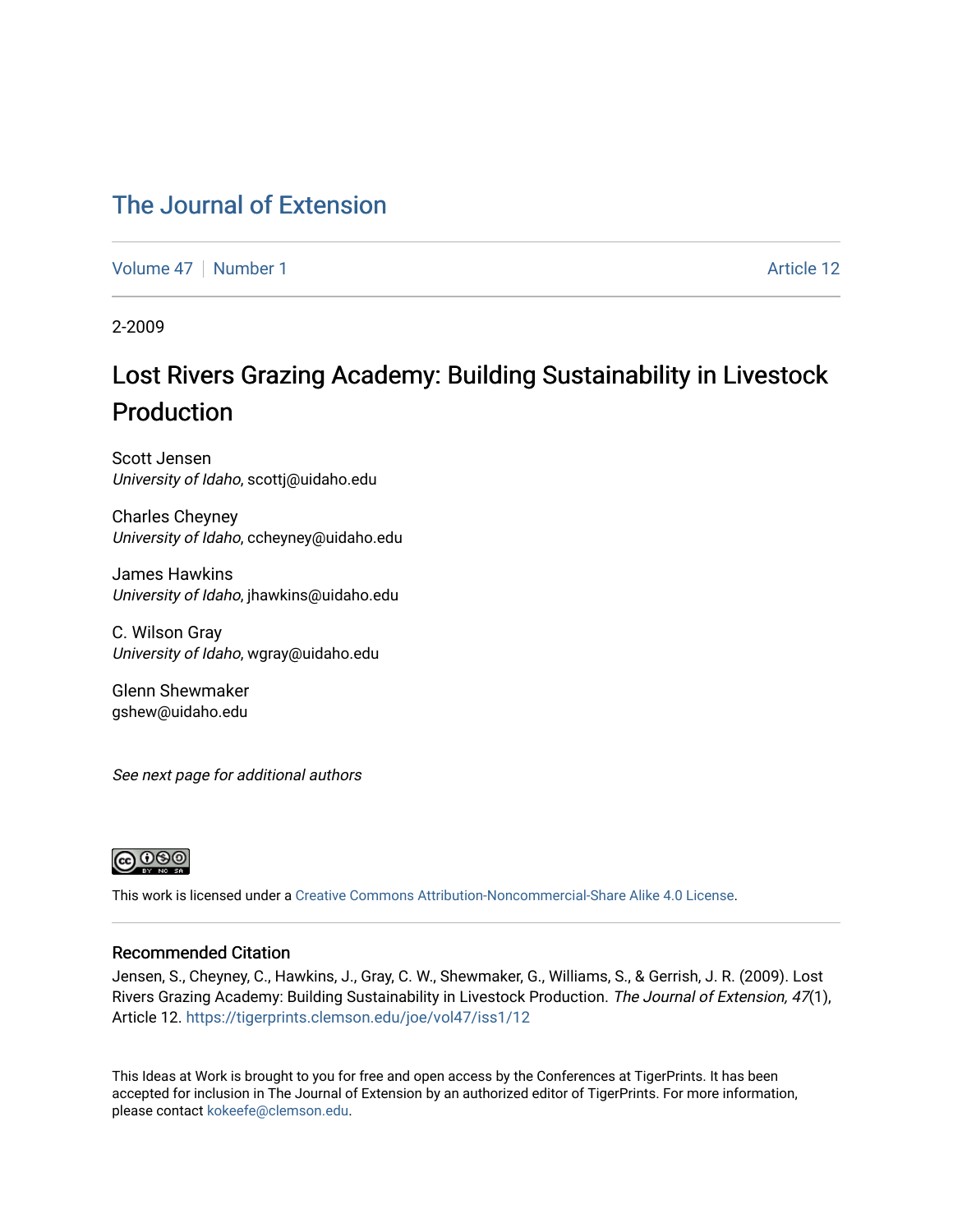## Lost Rivers Grazing Academy: Building Sustainability in Livestock Production

## Authors

Scott Jensen, Charles Cheyney, James Hawkins, C. Wilson Gray, Glenn Shewmaker, Shannon Williams, and James R. Gerrish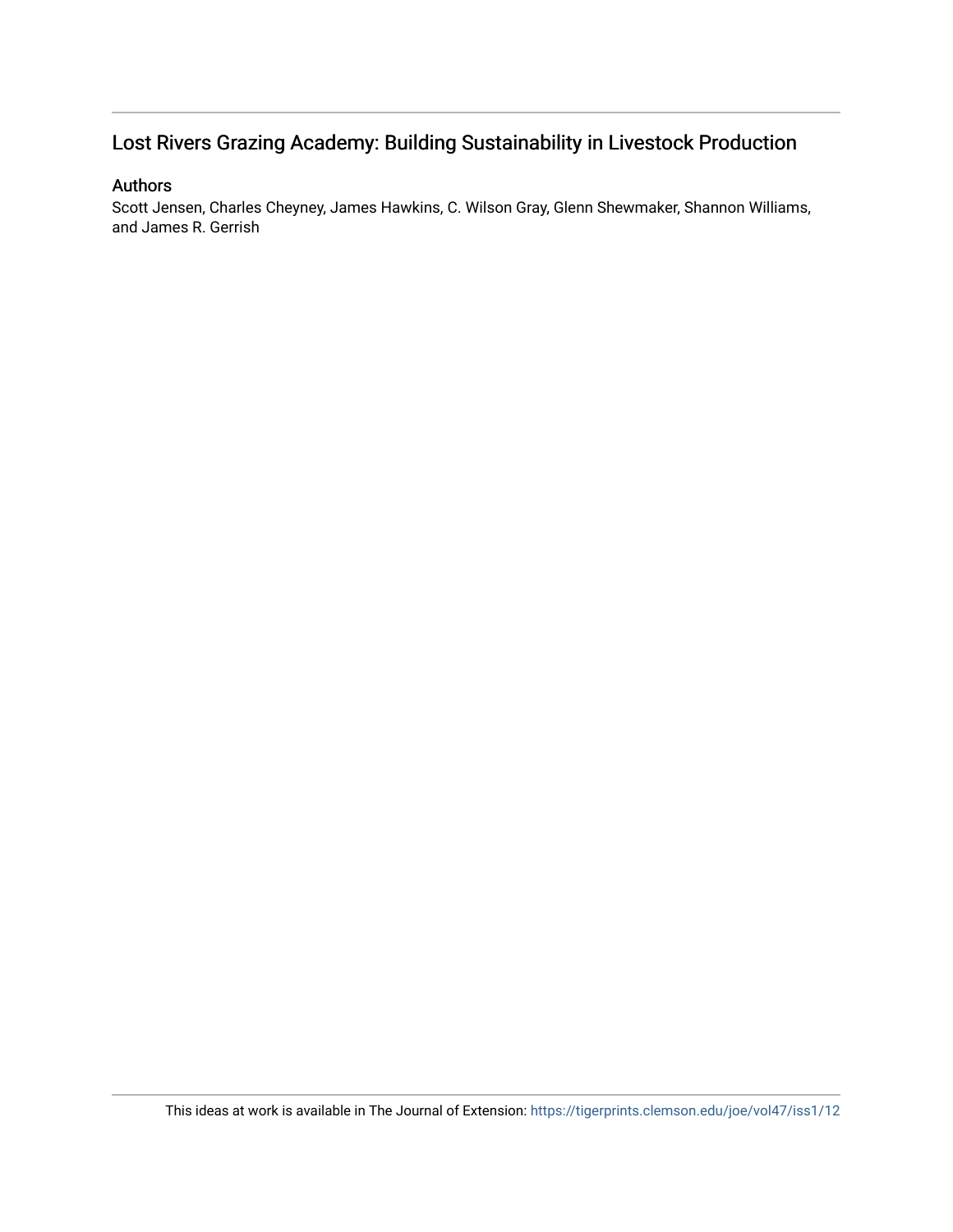[an error occurred while processing this directive]



# **Journal of Extension** www.joe.org

[Return to Current Issue](http://www.joe.org:80/joe/2009february/)

**February 2009**

**Volume 47 Number 1**

**Article Number 1IAW4**

# **Lost Rivers Grazing Academy: Building Sustainability in Livestock Production**

## **K. Scott Jensen** Associate Professor & Extension Educator Owyhee County Marsing, Idaho University of Idaho [scottj@uidaho.edu](mailto:scottj@uidaho.edu)

## **Charles Cheyney**

Professor & Extension Educator Butte County Arco, Idazo University of Idaho [ccheyney@uidaho.edu](mailto:ccheyney@uidaho.edu)

### **James Hawkins**

Professor Professor & Extension Educator Custer County Challis, Idaho [jhawkins@uidaho.edu](mailto:jhawkins@uidaho.edu)

#### **C. Wilson Gray**

Professor, Extension Ag Economist Agricultural Economics & Rural Sociology Department Twin Falls, Idaho University of Idaho [wgray@uidaho.edu](mailto:wgray@uidaho.edu)

### **Glenn Shewmaker**

Associate Professor, Extension Forage Specialist Plant, Soils, Entomological Sciences Department Twin Falls, Idaho University of Idaho [gshew@uidaho.edu](mailto:gshew@uidaho.edu)

#### **Shannon Williams**

Associate Professor, Extension Educator Lemhi County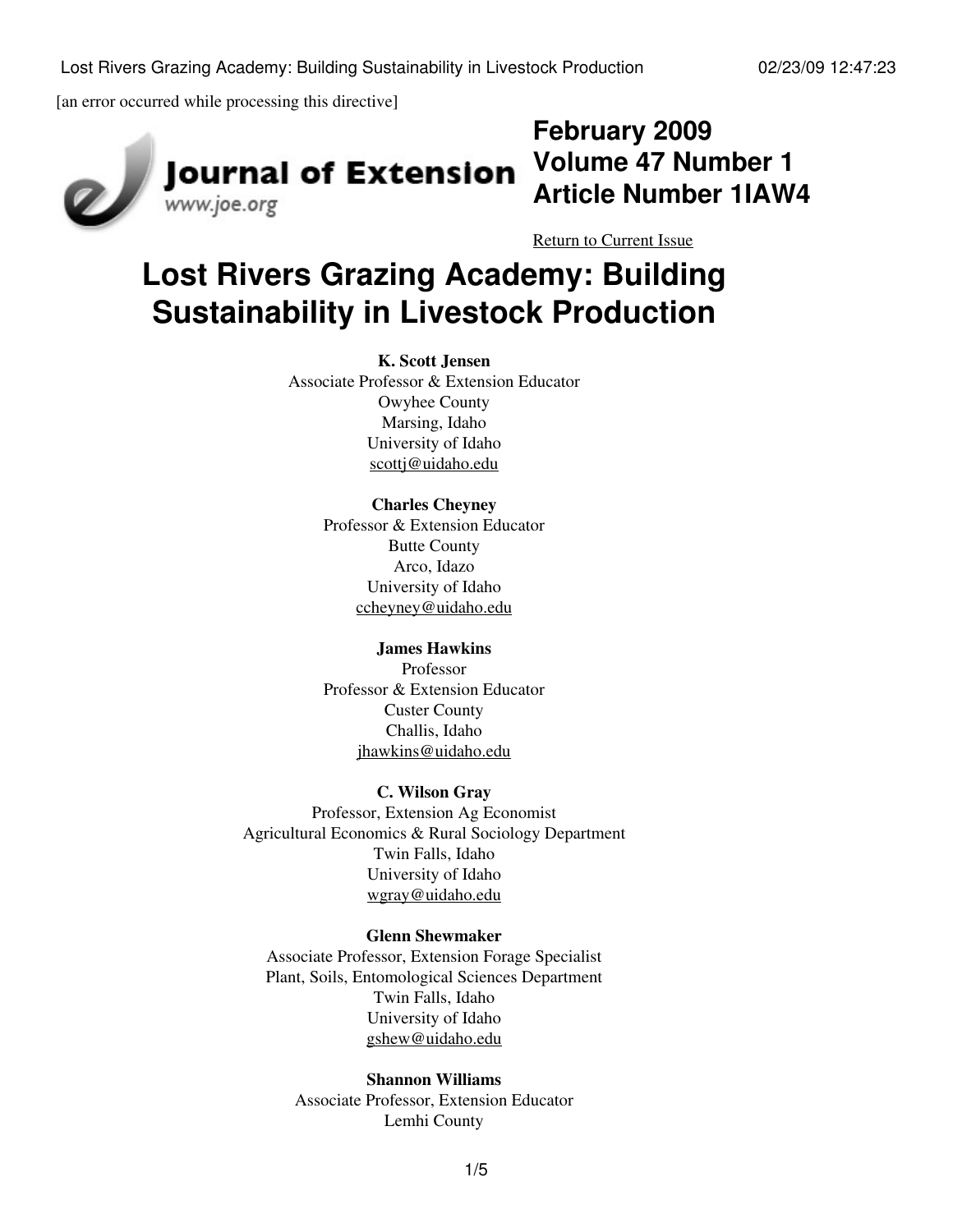Salmon, Idaho University of Idaho [shannonw@uidaho.edu](mailto:shannonw@uidaho.edu)

**Thomas Griggs** Formerly Assistant Professor, Extension Agronomy Specialist Utah State University Logan Utah

> **James R. Gerrish** American Grazing Lands Services, LLC May, Idaho [jrgerrish@custertel.net](mailto:jrgerrish@custertel.net)

**Abstract:** The Lost Rivers Grazing Academy (LRGA) was developed to improve the sustainability of livestock grazing operations. A mixture of classroom and hands-on instruction provides participants with training in Management-intensive Grazing, a goal-driven, flexible method of managing grazing for improved sustainability. Increased efficiency has also helped these producers to reduce winter feed costs, leading to greater economic stability. The LRGA uses a variety of teaching techniques to facilitate learning. These techniques include traditional classroom instruction, experiential learning, games, and simulations.

# **Introduction**

Feed is the greatest expense in raising livestock. Feed often accounts for more than 50% of the total cost of production on a cow-calf operation (Lawrence & Strohbehn, 1999). In 2005, it was reported (Cattle-Fax, 2005) that total annual cow costs in the northwest region of the United States were \$379 per head. These costs have increased each of the past several years due largely to rising feed prices.

Grazing standing forage during both the growing and non-growing seasons is the least expensive livestock feed option. This option is often limited by pasture forage production and management. Poorly managed pastures have reduced productivity and low harvesting efficiency.

Cattle typically graze pastures during the growing season. Mechanically harvested and fed, hay and silage are used for feed during the non-growing season. The paradigm of grazing animals when pastures are green and feeding harvested feeds during the non-growing season is securely ingrained in many livestock producers.

The Lost Rivers Grazing Academy (LRGA) was developed to provide training in Management-intensive Grazing (MiG) and improve the sustainability of livestock operations. It employs the use of classroom teaching combined with experiential learning activities that enhance the learning process (Richardson, 1994).

# **Purpose and Activities**

The LRGA is an intensive 4-day workshop providing participants with a unique combination of classroom and "hands on" instruction. It is a collaborative effort between University of Idaho Extension, Utah State University Extension, and American Grazing Lands Services. The objectives of the educational program are:

1. Introduce livestock operators to an alternative paradigm for livestock production using MiG.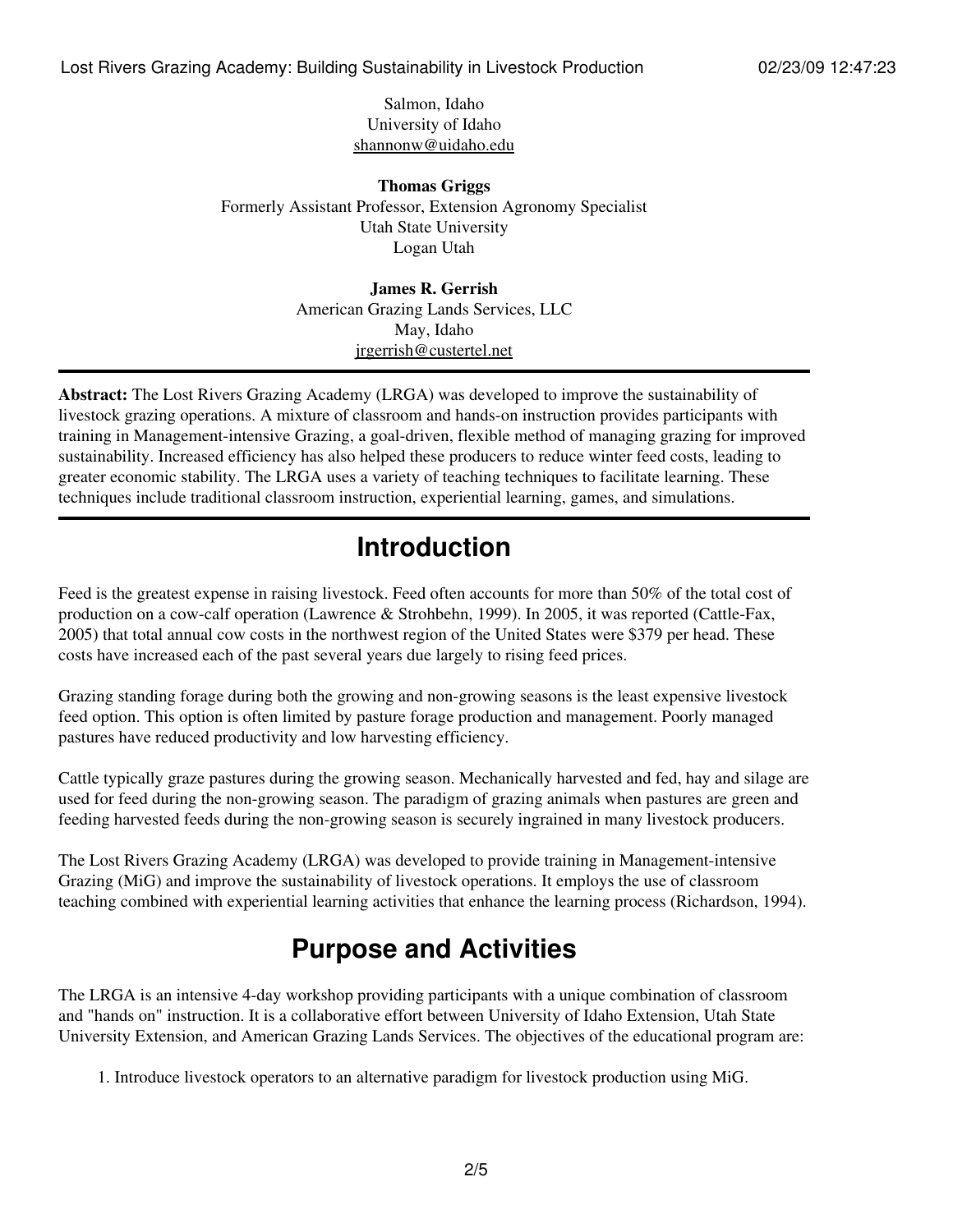- 2. Provide operators with an opportunity to practice MiG in a supervised and synergistic environment.
- 3. Improve the quality of life for operators by improving profitability, reducing costs, reducing labor input, and by changing the quality of work to make it less stressful.

## **Program Methods**

The 4-day workshop includes topics such as nutrient cycling, irrigation, succession, power fencing, low-stress livestock handling, estimating and allocating forage, designing grazing systems, extending the grazing season, grazing economics, and animal health topics.

It begins with a discussion about paradigms. Students learn how paradigms restrict our thought process and why MiG requires a different paradigm. Later, participants are divided into teams that work together on all assignments. The assignments include fencing-related competitions, grazing assignments, and ranch planning exercises. DeBord (1989) reported that games and simulations designed to compliment and reinforce the principles taught enhance the learning process. This technique is utilized in the LRGA.

The games include Mystery Theatre, which is a modified version of charades using grazing topics and Lost Rivers Grazing Academy Jeopardy. The Jeopardy™ game involves the use of a modified PowerPoint™ presentation that represents a Jeopardy game board with questions related to LRGA topics. This has proven to be a valuable teaching tool to review the topics covered over the previous 3 days.

Throughout the LRGA, participants are given an assignment or activity followed by the actual lesson and discussion. Learning takes place as participants use critical thinking skills to solve the problem at hand. This format takes advantage of each producer's experience, and channels thought processes in new directions. The synergy of team work and "real-world" practice is the most valuable learning experience of the LRGA.

# **Program Evaluation and Findings**

Pre- and post-testing at each LRGA indicates increased understanding of the concepts presented. In 2005, past participants were contacted by mail and asked to complete a survey. Of the 103 mailed surveys, 48 were returned for 47% response rate. Producers were questioned about changes implemented since attending the LRGA. Responses indicated an increase in the number of animals grazed as well as the number of acres now under a managed grazing system. The number of days grazed increased on average by 29 days. Table 1 shows the actual number comparisons between pre- and post- LRGA management. Respondents also reported 1) decreased weed pressure, 2) stable or declining fertilizer costs, 3) decreased animal health costs and 4) decreased winter feeding costs.

|                                    | <b>Pre LRGA</b> | <b>Post LRGA</b> | <b>Difference</b> |
|------------------------------------|-----------------|------------------|-------------------|
| Animal Numbers (head)              | 12,002          | 13,891           | $+1,889$          |
| <b>Acres under Managed Grazing</b> | 22,666          | 23,086           | +420              |

| Table 1.                                   |  |  |  |  |  |
|--------------------------------------------|--|--|--|--|--|
| <b>LRGA Participants' Survey Responses</b> |  |  |  |  |  |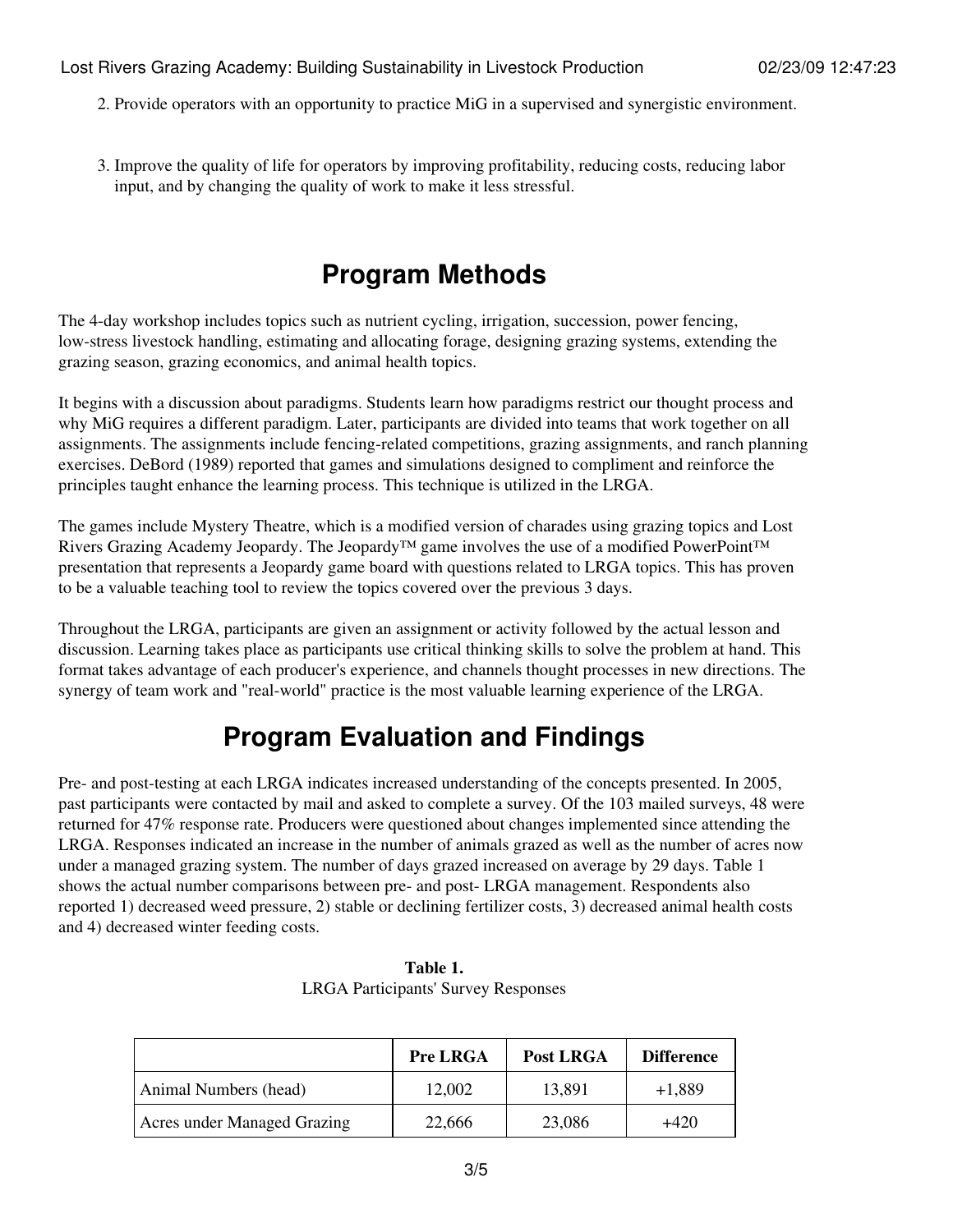| Average Grazing Days/producer |  |  |  |
|-------------------------------|--|--|--|
|-------------------------------|--|--|--|

Salmon, Idaho area rancher Joe Miller described the impact of the LRGA to his operation. "After years of declining equity, I was forced to change how I managed my operation. I have implemented many of the principles I learned at the LRGA and have cut my hay needs for the ranch by over 65% while maintaining the productivity of my cattle." He has reduced his debt by \$300,000 in 5 years and is now profitable.

The most significant challenges for producers include: 1) willingness to commit to the time away (4-6 straight days) from their individual operations, and 2) the courage to try something different. In our opinion, pressure from neighboring producers often causes new MiG graziers to abandon efforts to change management.

Regarding the first challenge, considerable effort has been expended in marketing the potential financial value of the course. Reduced winter feeding costs are one of the financial benefits of adopting a MiG system.

Overcoming the second challenge was accomplished by the addition of closing remarks from a local rancher who attended the LRGA multiple times (eight to date) and by creating a network of LRGA participants. This rancher shares his experiences and the rewards of changing management to a more intensively managed grazing system. A more recent addition to the LRGA effort includes conducting local pasture walks. This provides producers with the opportunity to see the actual implementation of MiG systems.

# **Conclusions**

Producers from 12 states and Canada have participated in the LRGA. These include representatives from all sizes of farming and ranching operations in the Western U.S. The opportunities for experiential learning combined with the use of games and simulations greatly enhance the learning process for participants. Most participants report reduced expenses and improved revenue resulting in greater economic sustainability by implementing MiG principles. As participants implement MiG principles, many return to take the LRGA again to review the concepts and experience the new learning environment that occurs with every class. This contributes to an increase in the economic and ecological sustainability of their businesses.

# **References**

DeBord, K. (1989). Creative teaching, simulations, games, and role playing. *Journal of Extension* [Online], 27(2). Available at:<http://www.joe.org/joe/1989summer/tt1.html>

Kalous, T. (2005). Cow costs vary significantly. *Cattle-Fax Update*, 37(27):4.

Lawrence, J., & Daryl Strohbehn, D. *Understanding and managing costs in beef cow-calf herds*. White Paper prepared for the Integrated Resource Management Committee, National Cattlemen's Beef Association Convention, February 12-13, 1999, Charlotte North Carolina.

Richardson, J. G. (1994). Learning best through experience. *Journal of Extension* [Online], 32(2). Available at:<http://www.joe.org/joe/1994august/a6.html>

This article is online at *[http://www.joe.org/joe/\(none\)/iw4.shtml](http://www.joe.org/joe/(none)/iw4.shtml)*.